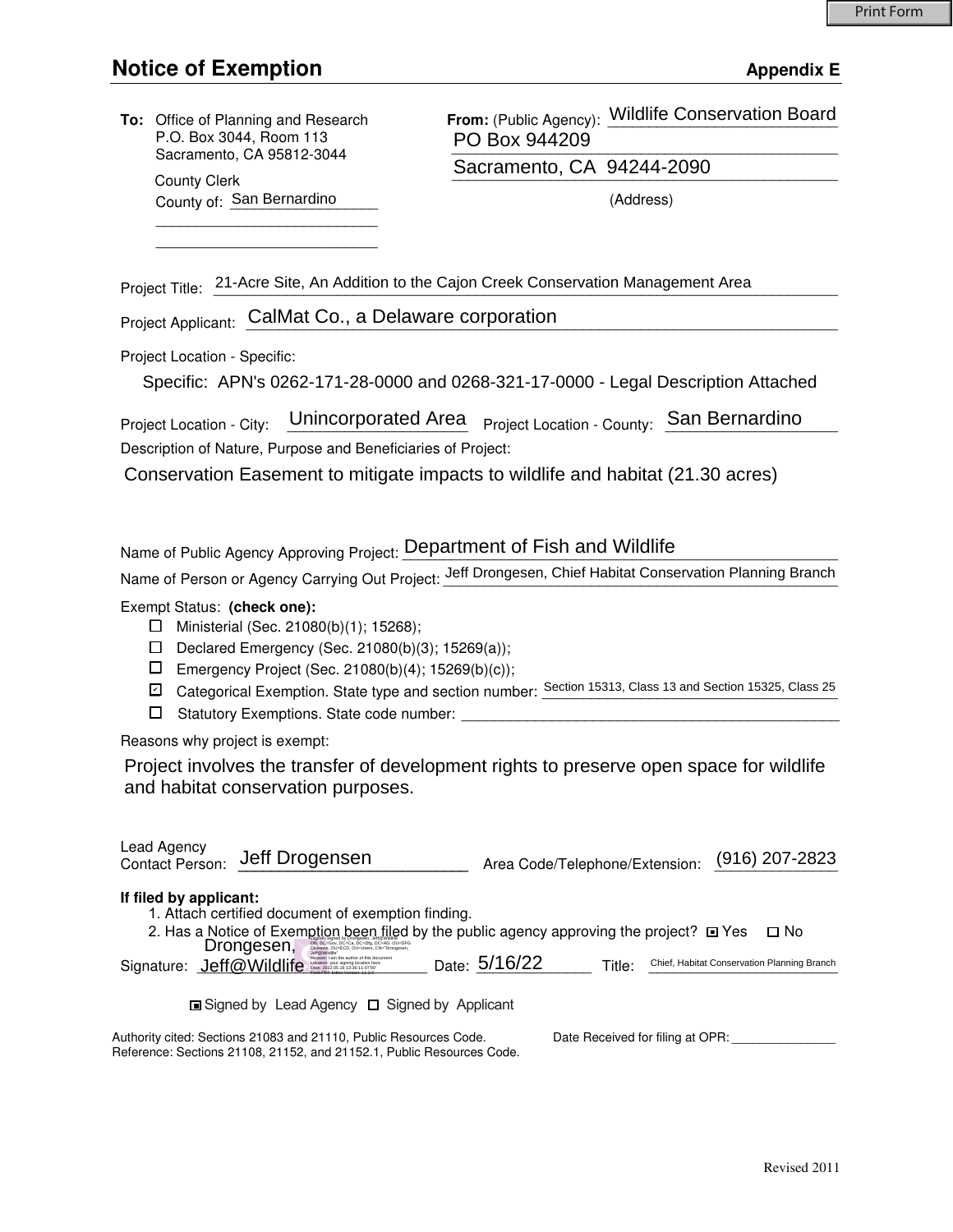#### **EXHIBIT "B" LEGAL DESCRIPTION**

THOSE PORTIONS OF SECTION 30, TOWNSHIP 1 NORTH, RANGE 4 WEST, SAN BERNARDINO BASE AND MERIDIAN, AND SECTION 25, TOWNSHIP 1 NORTH, RANGE 5 WEST, SAN BERNARDINO BASE AND MERIDIAN, IN THE COUNTY OF SAN BERNARDINO, STATE OF CALIFORNIA, AS THE LINES OF THE GOVERNMENT SURVEY MAY BE EXTENDED ACROSS THE RANCHO MUSCUPIABE, AS PER PLAT RECORDED IN [BOOK 7, PAGE 23,](http://socal.ctnbg.com/_documents/145935.Map-7.23.PDF) OF MAPS, RECORDS OF SAID COUNTY, AND THOSE PORTIONS OF LOTS 31 AND 33 OF POPE, TALBOT AND PIERCE ADDITION, AS PER PLAT RECORDED IN [BOOK 11,](http://socal.ctnbg.com/_documents/145929.Map-11.38.PDF) PAGE 38, OF MAPS, RECORDS OF SAID COUNTY, BEING A PORTION OF "PARCEL NO. 13" DESCRIBED IN THE CORPORATION GRANT DEED RECORDED FEBRUARY 28, 1979 IN BOOK 8129, PAGE 970, RECORDS OF SAID COUNTY, PARTIALLY DEPICTED ON THE MAP FILED IN RECORD OF SURVEY BOOK 92, PAGES 99 THROUGH 102, INCLUSIVE,RECORDS OF SAID COUNTY, INCLUDED WITHIN THE FOLLOWING DESCRIBED PARCEL OF LAND:

**COMMENCING** AT THE NORTHEASTERLY TERMINUS OF THAT CERTAIN COURSE HAVING A BEARING AND DISTANCE OF "NORTH 55°47'42" EAST, 741.63 FEET" IN THE SOUTHEASTERLY BOUNDARY OF THE 4.67 ACRE PARCEL DESCRIBED IN A CORPORATION GRANT DEED TO SAN BERNARDINO COUNTY FLOOD CONTROL DISTRICT RECORDED FEBRUARY 28, 1945 IN BOOK 1735, PAGE 356, OF OFFICIAL RECORDS, IN THE OFFICE OF THE COUNTY RECORDER OF SAID COUNTY, AS SHOWN ON RECORD OF SURVEY NO. 00-164 PER MAP FILED IN BOOK 120, PAGES 7 THROUGH 14, INCLUSIVE, OF RECORDS OF SURVEYS, IN SAID OFFICE OF THE COUNTY RECORDER;

THENCE, ALONG SAID SOUTHEASTERLY BOUNDARY OF THE 4.67 ACRE PARCEL, NORTH 55°47'42" EAST, 136.07 FEET TO THE **POINT OF BEGINNING** AND THE MOST NORTHERLY CORNER OF PARCEL NO. 1 DESCRIBED IN A GRANT DEED TO SOUTHERN PACIFIC COMPANY RECORDED APRIL 6, 1955 IN BOOK 6364, PAGE 683, OF SAID OFFICIAL RECORDS, AND MOST NORTHERLY CORNER OF THAT CERTAIN PARCEL DESCRIBED IN A CORPORATION GRANT DEED TO SOUTHERN PACIFIC COMPANY RECORDED NOVEMBER 1, 1966 IN BOOK 6721, PAGE 899, OF SAID OFFICIAL RECORDS;

THENCE, CONTINUING ALONG SAID SOUTHEASTERLY BOUNDARY OF THE 4.67 ACRE PARCEL, THE FOLLOWING COURSES:

NORTH 55°47'42" EAST, 865.16 FEET TO THE BEGINNING OF A CURVE CONCAVE NORTHWESTERLY HAVING A RADIUS OF 3075.00 FEET;

NORTHEASTERLY 307.36 FEET ALONG SAID CURVE THROUGH A CENTRAL ANGLE OF 05°43'37" TO THE SOUTHWESTERLY LINE OF TRACT NO. 2258 PER MAP FILED IN BOOK 32, PAGES 72 THROUGH 77, INCLUSIVE, OF MAPS, IN SAID OFFICE OF THE COUNTY RECORDER, AND TO WHICH A RADIAL LINE BEARS SOUTH 39°55'55" EAST;

THENCE, ALONG SAID SOUTHWESTERLY BOUNDARY OF TRACT NO. 2258, SOUTH 45°21'44" EAST, 106.50 FEET TO THE WESTERLY LINE OF AN EASEMENT TO SAN BERNARDINO WATER UTILITIES CORPORATION RECORDED MAY 4, 1959 IN BOOK 4807, PAGE 555, OF SAID OFFICIAL RECORDS;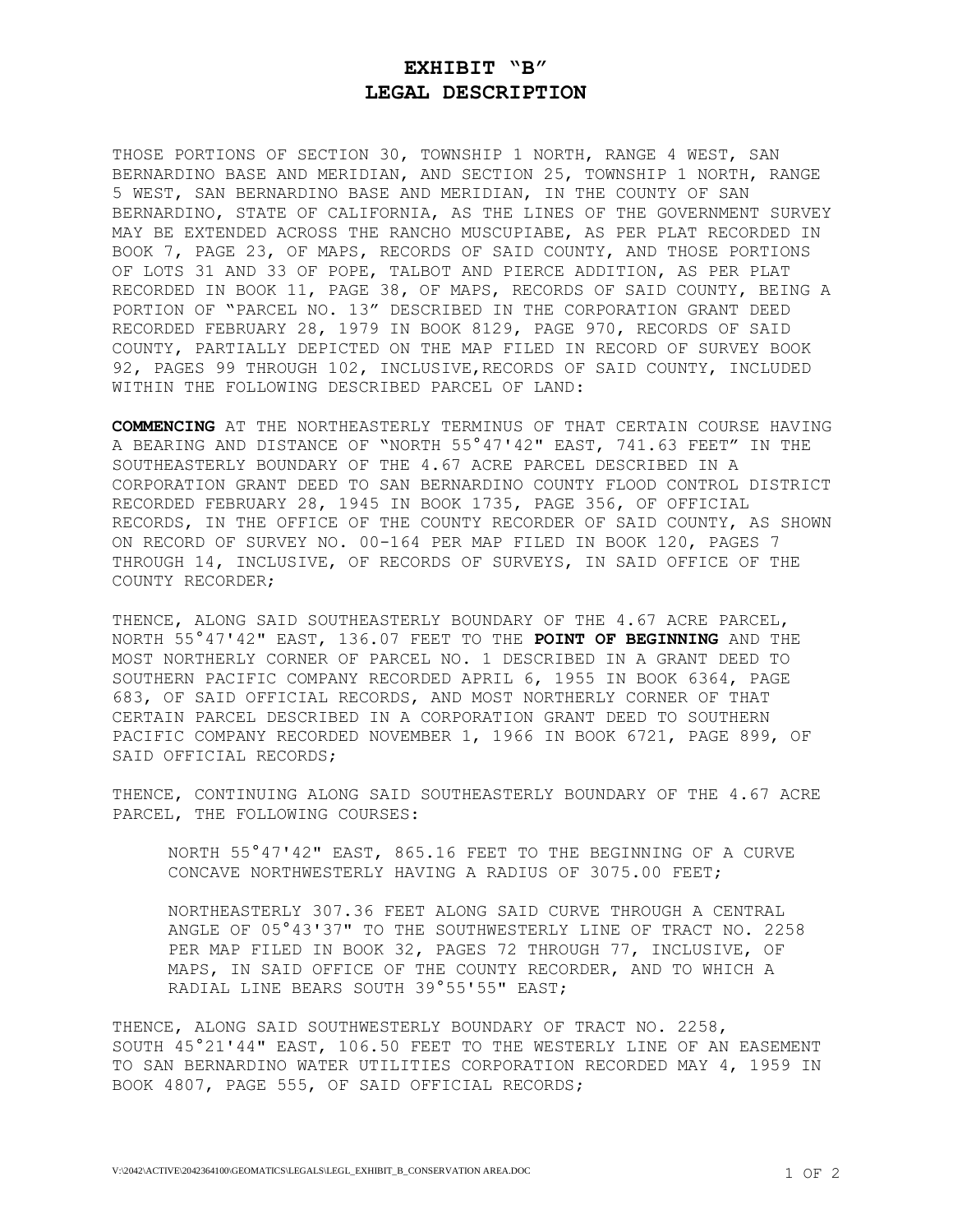#### **EXHIBIT "B" LEGAL DESCRIPTION**

THENCE, ALONG SAID WESTERLY LINE OF THE EASEMENT TO SAN BERNARDINO WATER UTILITIES CORPORATION, THE FOLLOWING COURSES:

SOUTH 00°22'34" EAST, 1045.47 FEET TO THE BEGINNING OF A CURVE CONCAVE EASTERLY HAVING A RADIUS OF 2576.00 FEET;

SOUTHERLY 707.97 FEET ALONG SAID CURVE THROUGH A CENTRAL ANGLE OF 15°44'48" TO THE NORTHEASTERLY LINE OF SAID CERTAIN PARCEL DESCRIBED IN A CORPORATION GRANT DEED TO SOUTHERN PACIFIC COMPANY RECORDED NOVEMBER 1, 1966 IN BOOK 6721, PAGE 899, OF SAID OFFICIAL RECORDS, AND TO WHICH A RADIAL LINE BEARS SOUTH 73°52'38" WEST;

THENCE, ALONG SAID NORTHEASTERLY LINE OF SAID CERTAIN PARCEL RECORDED IN BOOK 6721, PAGE 899, OF OFFICIAL RECORDS, NORTH 44°56'06" WEST, 1620.51 FEET TO THE **POINT OF BEGINNING**.

CONTAINING 21.30 ACRES, MORE OR LESS.

ALSO AS SHOWN ON EXHIBIT "B" PLAT ATTACHED HERETO AND HEREBY MADE A PART HEREOF.

SUBJECT TO COVENANTS, CONDITIONS, RESTRICTIONS, RESERVATIONS, EASEMENTS, AND RIGHTS-OF-WAY OF RECORD, IF ANY.



PREPARED BY: STANTEC CONSULTING INC. UNDER THE DIRECTION OF:

 $\overline{\phantom{a}}$ JACOB R. SHARP, P.L.S. 8947

September 3, 2021 J.N. 2042 364100 T204.001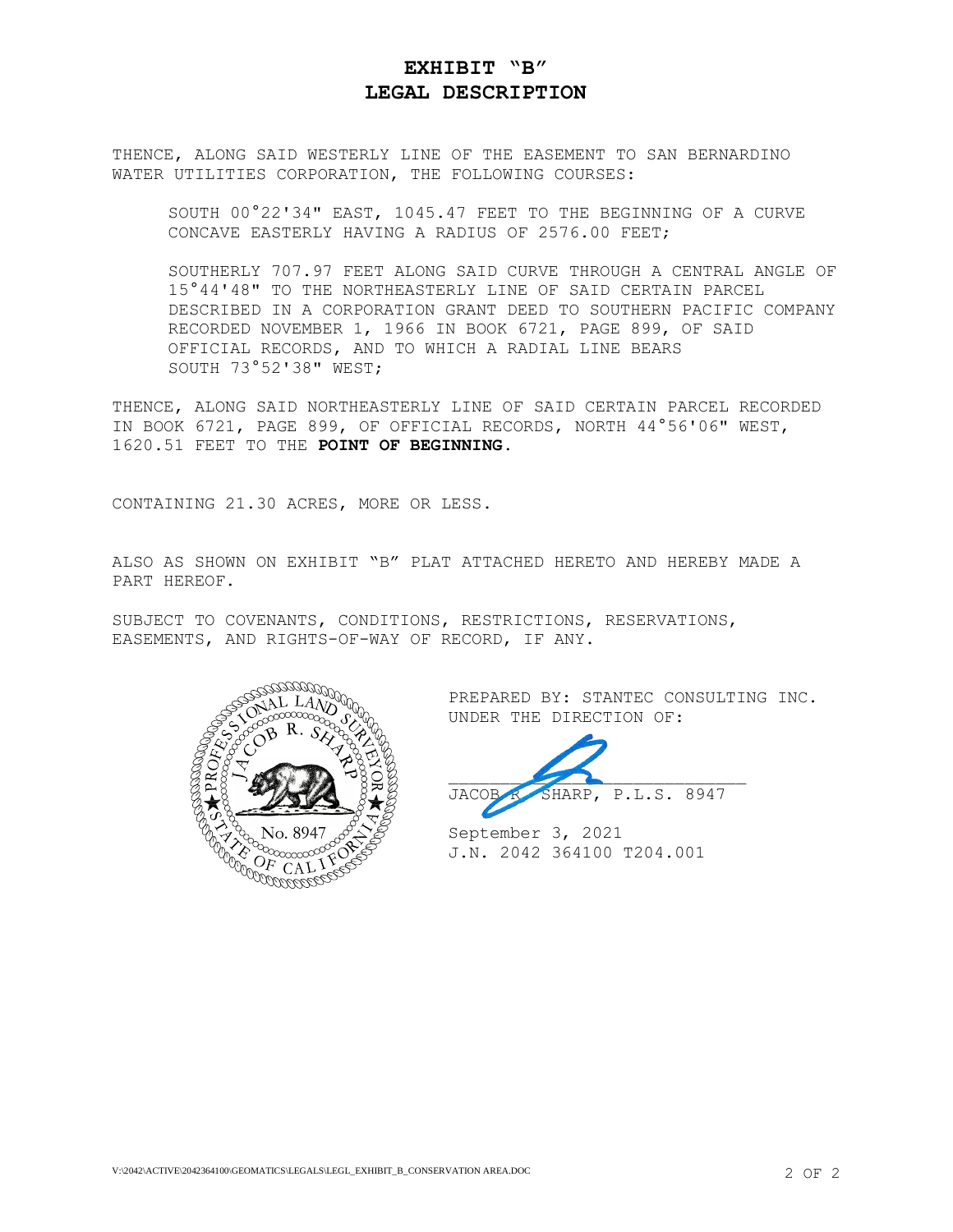